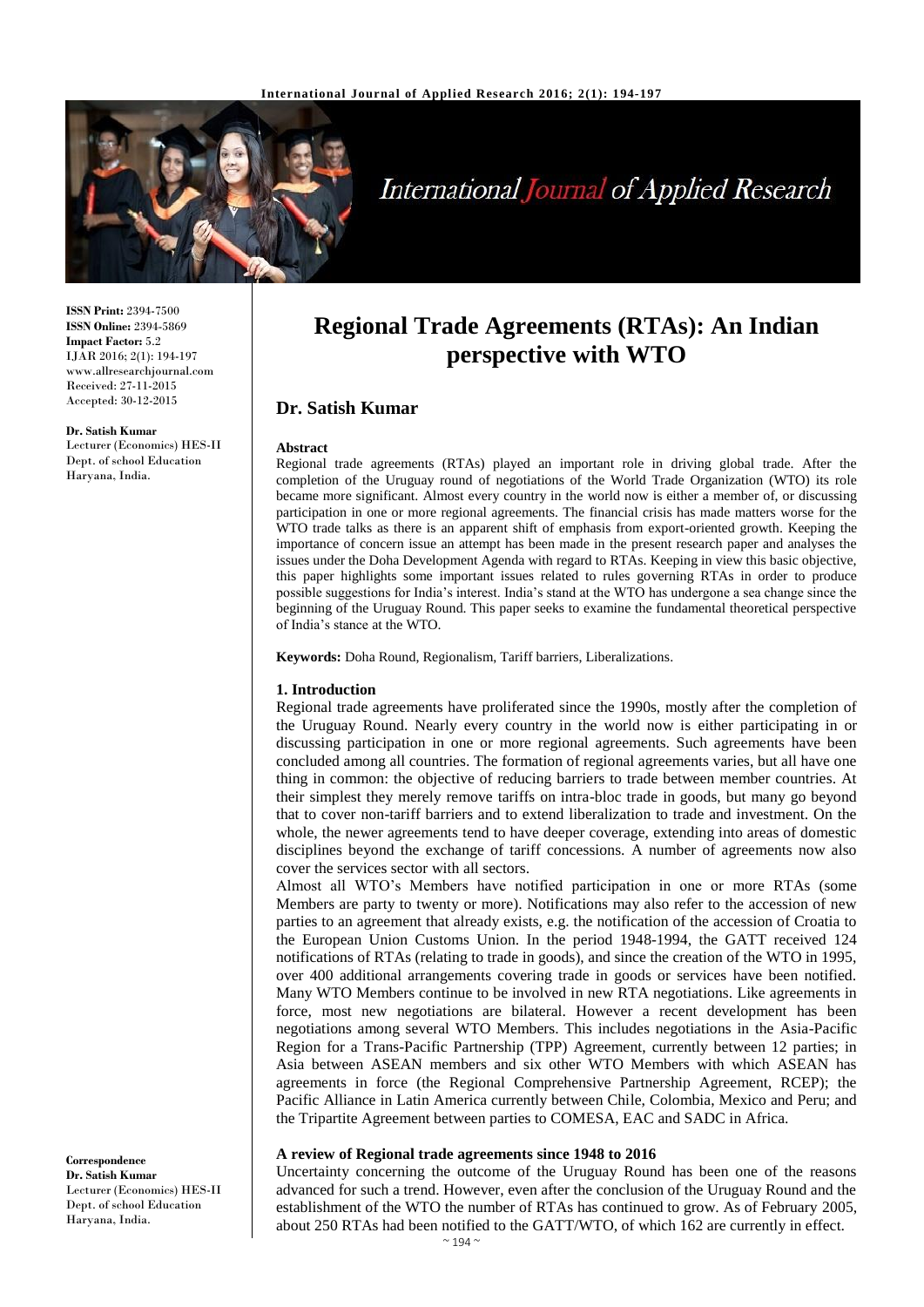The figure shows the unabated growth of RTAs notified to the GATT/WTO. The following Chart shows all RTAs notified to the GATT/WTO (1948-2016), including inactive RTAs, by year of entry into force.



**Source:** WTO Secretariat

Although RTAs may take the form of free trade areas (FTAs), customs unions (CUs), or agreements leading to the formation of one or the other, the most common category is the free trade agreement, which accounts for 72 percent of all RTAs. The trend towards the conclusion of free trade agreements, which require a lesser degree of integration and are faster to conclude, has intensified in recent years. In an FTA each party maintains its own tariffs vis-à-vis third parties. Customs unions, which provide for the establishment of a common external tariff and harmonization of trade policy, often, take years to negotiate and have long implementation phases. The new generation of RTAs, especially those involving developed countries, tends to go far beyond traditional tariff-cutting exercises and even beyond the realm of existing multilateral rules. First, while old regionalism was essentially confined to RTAs between industrial economies or the developing economies, the new regionalism is known for cross alliances between developing and industrial economies. Second, while old regionalism was essentially limited to RTA formations by contiguous economies, the new regionalism does not seem to be limited to neighboring economies. In recent times RTAs have been intercontinental.

Although there may be coordination-related problems, from the gains-from-trade perspective this could be a healthy development. Third, under the new arrangement RTAs are not exclusive, meaning thereby one country can simultaneously be a member of more than one RTA. This may eventually turn out to be an aid to promoting multilateralism through RTAs. Fourth, while old regionalism was limited to shallow integration, the new regionalism is more ambitious. A number of recent agreements aspire for deep integration, with commitments to harmonization of regulatory measures, freeing factor movements, and other close integrating measures. Such trade agreements include more and more regional rules on

investment, competition and standards, in a few cases; they also contain provisions on environment and labor. Many more agreements today contain disciplines limiting the use of quantitative restrictions and subsidies among countries forming an RTA.

#### **Direction of world trade in new regional trade's agreement**

If looked at from a global perspective, the regional developments mentioned above clearly point to the emergence of a trend towards cross-regional RTAs. Most of the major players at the regional level are increasingly looking beyond their regional borders for partners in selective (often bilateral) preferential trade agreements. This new regionalism is having significant effects on the world trading system. Some of these effects are positive. For example, one member of a multi-country RTA engaging in bilateralism might be motivated to force the other member of the bilateral RTA to make more progress in trade liberalization and thereby promote deeper integration in the RTA. Rajan *et al*. (2002a, 2002b) [7] give this as one reason behind Singapore's pursuit of bilateralism. They refer to the "convoy problem" whereby the pace of integration is held back by the "least willing member." Another benefit is that RTAs can set precedents and develop negotiation modalities that can be adopted later in multilateral negotiations.

The Canada-US FTA, in particular, developed concepts and modalities in the service trade areas that were important in the development of GATS (Lloyd, 2002) [6]. The negative effects include multiple systems of rules, unequal access to world markets, undermining the MFN principle, and huband-spokes strategies. RTAs certainly create multiple systems of rules. This multiplicity may pose a problem for the governments and the traders of one country that is a member of more than one RTA. In areas such as rules of origin, and sanitary and phytosanitary standards, export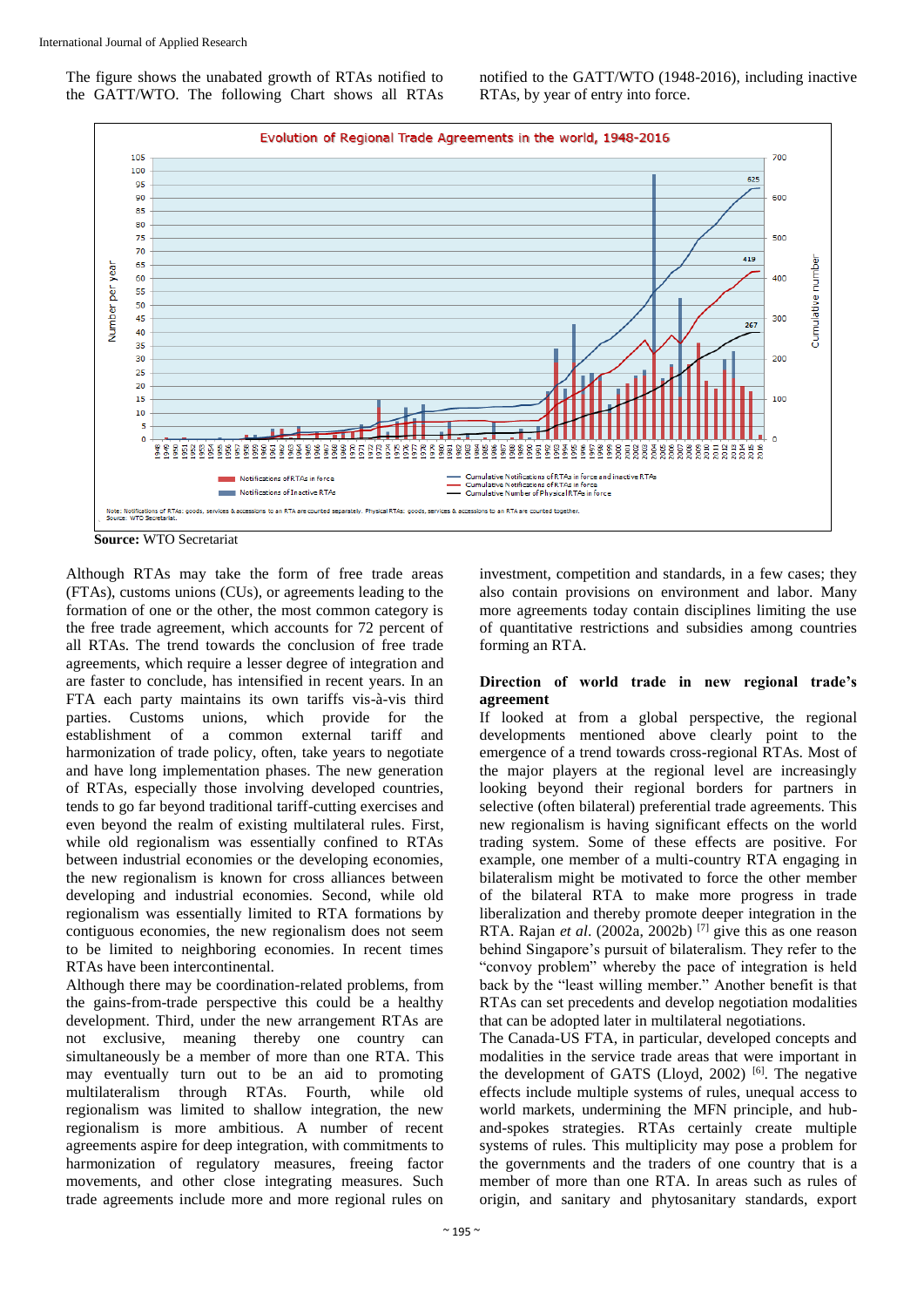traders may face different rules depending on the destination of their exports. The precedents set by RTAs may be bad as well. There has been concern over some of the RTA precedents. One example is the exclusion of some agricultural products from the trade liberalization under the Japan-Singapore Economic Partnership Agreement; specifically, the Agreement excludes cut flowers and ornamental fish, Singapore's principal exports of agricultural products to Japan, from the list of products imported under the terms of the agreement into Japan.

It has been reported that Japan is pushing for a similar exclusion in the negotiations with Australia, the Republic of Korea, and Mexico. Another example is the US predilection for side agreements on environment and labor standards. Having succeeded in embedding these in NAFTA, the US is now pursuing such agreements in other bilateral and in the Free Trade Area of the Americas (FTAA).

Since the development of the new regionalism, many countries are now hubs. In the Asia-Pacific area, Australia, Canada, Chile, Mexico, New Zealand, Peru, Russia, Singapore, and the US are now hubs on the basis of RTAs already in effect and others such as Japan and Thailand may join them soon. One can measure this effect crudely by considering the number of spokes for each hub, that is, the number of countries with which one hub country has separate bilateral free trade agreements (excluding plurilateral RTAs of which it is a member as these have connections across spokes). One might describe the EU as a super-hub because of the large number of spokes. Hubs create multi-layered preference schemes. One consequence is that the spokes have less market access than the hub (as the hub enjoys preferential access to all spokes but a spoke has preferential access to the hub only) and, for the reverse trade, a hub gets unrestricted imports from the spokes but each spoke gets unrestricted access only from its hub partner.

## **Regional Trade Agreement in Indian Prospects-**

India is also not a part of any RTA that has substantial influence on world trade as our share in world trade in two percent almost. As a part of the integration process with the world, signing of the Bangkok Agreement (signed by Bangladesh, India, Republic of Korea, Lao People's Democratic Republic, Philippines, and Thailand) in 1975 was the first initiative. The agreement failed to go a long way in achieving its objective of trade expansion.

India's second initiative on this front is the SAARC free trade agreement (SAFTA) with Bangladesh, Bhutan, Maldives, Nepal, and Pakistan which came into full effect in 2006. Due to political tension between India and Pakistan and also for reasons like the very limited export basket Bangladesh, Maldives and Nepal have to offer to the comparatively larger economies like India, Pakistan, and Sri Lanka. India has not achieved much from this regional arrangement. India is also a part of Bangladesh, India, Myanmar, Sri Lanka, Thailand Economic Cooperation (BIMST-EC), with the other member countries being Bangladesh, Myanmar, Sri Lanka, and Thailand. India also entered into a bilateral free trade agreement with Sri Lanka in 2000 and more recently with Thailand in 2004 and negotiated a comprehensive economic cooperation agreement (CECA) with Singapore and ASEAN in 2005. Total SAFTA and BIMST-EC trade constitute about 1.5 percent and 2–3 percent of total world trade, respectively.

This implies that about 96 percent of India's trade is outside the preferential zone. More than half of this 96 percent is with countries that are part of one or more RTAs. For instance, NAFTA and EU constitute 50 percent of India's exports, 10 percent goes to ASEAN, and another 10 percent to Japan and South Asia. Therefore on the whole, 70 percent of India's trade is with countries that are part of strong and well established RTAs. So, with India being part of only SAFTA, the Bangkok Agreement, and BIMST-EC, the country needs to take a strong view on whether its interest would lie in seeking tighter discipline in WTO on RTAs.

Within the GATT and the WTO, the examination of specific RTAs has been plagued by disagreement about the interpretation of certain elements of the rules relating to RTAs as well as by certain procedural aspects. In practice, the Committee on Regional Trading Agreements

(CRTA) of the WTO has also not been able to resolve many of the systemic issues. The WTO Secretariat has prepared a synoptic paper on procedural and systemic issues (document TN/RL/W/8/Rev.1), which summarizes on a factual basis the discussion that has already taken place on RTAs and highlights the issues.

In concern with Agriculture agreements where the coverage of agriculture is currently limited, for example, many of the RTAs formed by European countries. A few RTAs have eliminated all duties on agricultural goods, but in general agricultural trade, even on a preferential basis, remains subject to exceptions. India is an agriculture sensitive sector. But whether India would like to grant concessions on agricultural products will depend much on the partner country's export basket and India's export competitiveness. India to go with qualitative approach and where necessary use of the positive list approach in granting concessions on agricultural products, as is done in the majority of RTAs seems more logical.

It is in the area of IPR that India's position at the WTO has undergone a sea change. India's shifting stance on IPR at the GATT/WTO spanning over entire period of the Uruguay and the Doha rounds (1986 till date) has drawn a lot of attention in contemporary analysis. India initially had a strong opposition to include Intellectual Property Rights within the ambit of trade negotiations. But over time this defensive approach became more moderate and finally turned somewhat aggressive with respect to specific dimensions.

A clear shift in India's attitude was visible post-1989. Many believe that this sudden change of stance was a result of trade threats from the US (Super 301). Perhaps, it was a merely strategic move for India to adopt this changing stance towards TRIPS in 1989, as a tool for extracting concessions in other aspects of WTO negotiations, as one expects within the framework of a neoliberal institutional mechanism. However, our view is somewhat different.

At Doha, India along with other developing countries notably Brazil and South Africa (constituting the IBSA group), pushed for an explicit acknowledgement of the primacy of the member countries' rights to protect public health and promote access to affordable medicines. This was achieved in the form of a declaration on TRIPS and public health at Doha that came as major victory for the developing world and an important feather in IBSA's cap at WTO negotiations. The declaration recognizes members' "right to grant compulsory licenses and the freedom to determine the grounds upon which such licenses are granted." Moreover it